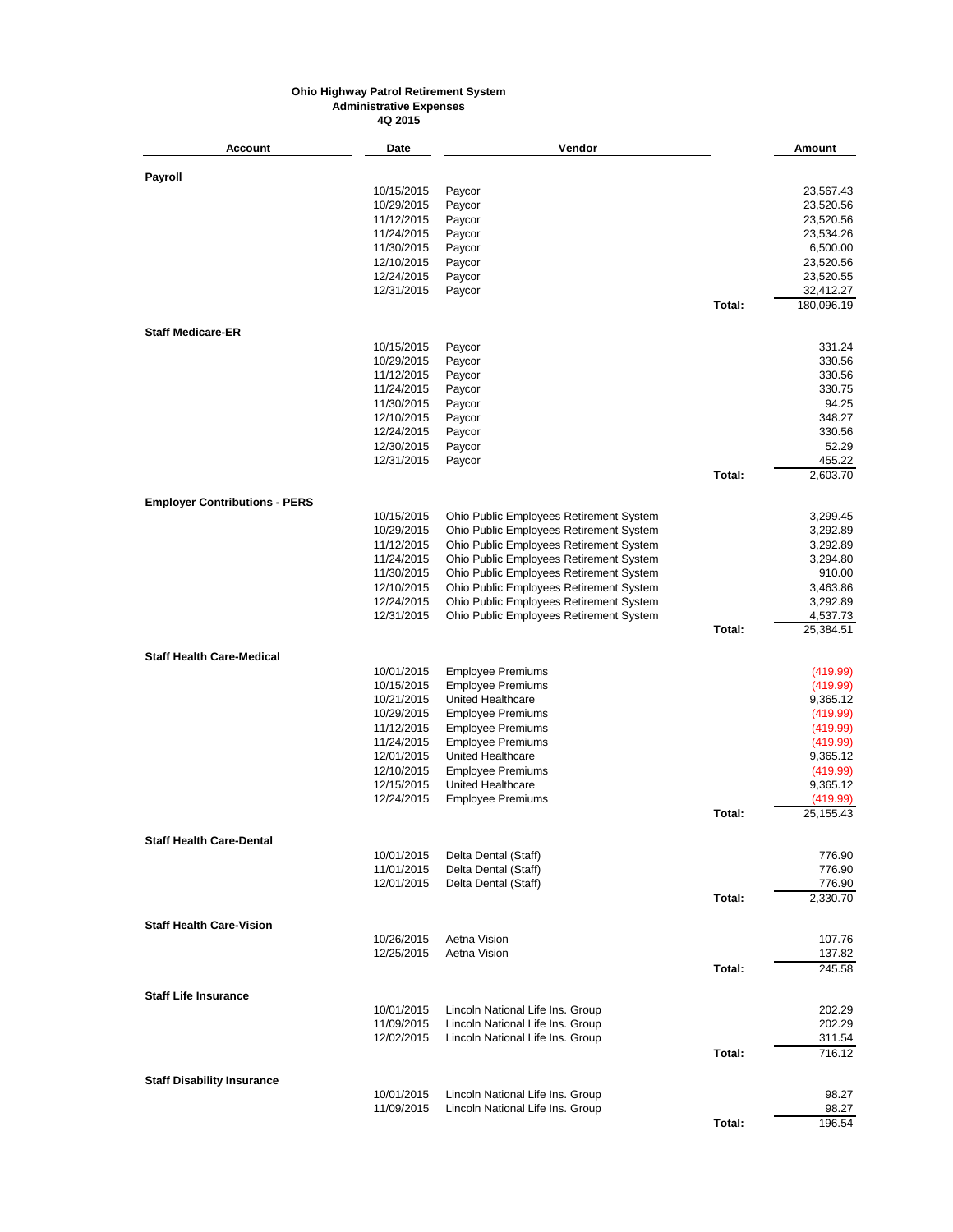| Workers' Compensation      |                          |                                                                 |        |                    |
|----------------------------|--------------------------|-----------------------------------------------------------------|--------|--------------------|
|                            | 10/08/2015               | Ohio Bureau of Workers' Compensation                            |        | 638.55             |
|                            | 12/31/2015               | Ohio Bureau of Workers' Compensation                            |        | (775.69)           |
|                            |                          |                                                                 | Total: | (137.14)           |
| <b>Computer Services</b>   |                          |                                                                 |        |                    |
|                            | 10/01/2015               | Mercury Technologies SA Limited                                 |        | 3,367.50           |
|                            | 11/01/2015               | Novatec Software                                                |        | 4,163.50           |
|                            | 11/01/2015               | Mercury Technologies SA Limited                                 |        | 3,585.00           |
|                            |                          |                                                                 | Total: | 11,116.00          |
| <b>Actuarial Services</b>  |                          |                                                                 |        |                    |
|                            | 12/31/2015               | Gabriel Roeder Smith & Co.                                      |        | 4,636.00           |
|                            |                          |                                                                 | Total: | 4,636.00           |
| <b>Audit Services</b>      |                          |                                                                 |        |                    |
|                            | 10/09/2015               | County of Summit Ohio                                           |        | 20,922.50          |
|                            | 10/31/2015               | Ohio Auditor of State                                           |        | 166.25             |
|                            | 12/31/2015               | Ohio Auditor of State                                           |        | 897.75             |
|                            |                          |                                                                 | Total: | 21,986.50          |
| <b>Medical Consulting</b>  |                          |                                                                 |        |                    |
|                            | 10/05/2015               | WorkHealth - Ohio Health                                        |        | 287.00             |
|                            | 11/04/2015               | WorkHealth - Ohio Health                                        |        | 437.00             |
|                            | 12/03/2015               | WorkHealth - Ohio Health                                        |        | 362.00             |
|                            | 12/16/2015               | WorkHealth - Ohio Health                                        |        | 137.00             |
|                            |                          |                                                                 | Total: | 1,223.00           |
| <b>Medical Evaluations</b> |                          |                                                                 |        |                    |
|                            | 10/13/2015               | Marjorie C. Gallagher M.D.                                      |        | 895.00             |
|                            | 12/03/2015               | Physical Medicine Assoc., Inc                                   |        | 700.00             |
|                            | 12/03/2015               | Physical Medicine Assoc., Inc.                                  |        | 200.00             |
|                            | 12/03/2015               | Physical Medicine Assoc., Inc.                                  |        | 700.00             |
|                            | 12/31/2015               | Physical Medicine Assoc., Inc.                                  | Total: | 700.00<br>3,195.00 |
|                            |                          |                                                                 |        |                    |
| <b>Legal Services</b>      |                          |                                                                 |        |                    |
|                            | 10/07/2015<br>10/19/2015 | <b>Tucker Ellis LLP</b><br>Ice Miller LLC                       |        | 225.00<br>885.00   |
|                            |                          |                                                                 | Total: | 1,110.00           |
|                            |                          |                                                                 |        |                    |
| <b>Service By Others</b>   |                          |                                                                 |        |                    |
|                            | 10/01/2015<br>10/02/2015 | <b>Avalon Benefit Services</b><br><b>Paycor Payroll Service</b> |        | 24.75<br>68.26     |
|                            | 10/16/2015               | Paycor Payroll Service                                          |        | 68.26              |
|                            | 10/29/2015               | Ohio Mobile Shredding                                           |        | 46.04              |
|                            | 10/30/2015               | Paycor Payroll Service                                          |        | 78.26              |
|                            | 10/31/2015               | Culligan                                                        |        | 27.50              |
|                            | 11/01/2015               | <b>Avalon Benefit Services</b>                                  |        | 24.75              |
|                            | 11/13/2015               | Paycor Payroll Service                                          |        | 68.26              |
|                            | 11/25/2015               | Paycor Payroll Service                                          |        | 68.26              |
|                            | 11/30/2015               | Culligan                                                        |        | 27.50              |
|                            | 11/30/2015               | Paycor Payroll Service                                          |        | 49.61              |
|                            | 12/01/2015               | <b>Avalon Benefit Services</b>                                  |        | 24.75              |
|                            | 12/11/2015               | Paycor Payroll Service                                          |        | 71.02              |
|                            | 12/28/2015<br>12/31/2015 | Paycor Payroll Service<br>Culligan                              |        | 68.26<br>28.50     |
|                            |                          |                                                                 | Total: | 743.98             |
|                            |                          |                                                                 |        |                    |
| <b>Education-Trustees</b>  | 11/02/2015               | <b>Opal Financial Group</b>                                     |        | 300.00             |
|                            |                          |                                                                 | Total: | 300.00             |
|                            |                          |                                                                 |        |                    |
| <b>Education-Staff</b>     | 10/11/2015               | University of Toledo                                            |        | 100.00             |
|                            |                          |                                                                 | Total: | 100.00             |
| <b>Membership Outreach</b> |                          |                                                                 |        |                    |
|                            | 10/14/2015               | Retirees' Association                                           |        | 26.00              |
|                            | 10/21/2015               | Snowbird Reunion-Robert Booker                                  |        | 45.00              |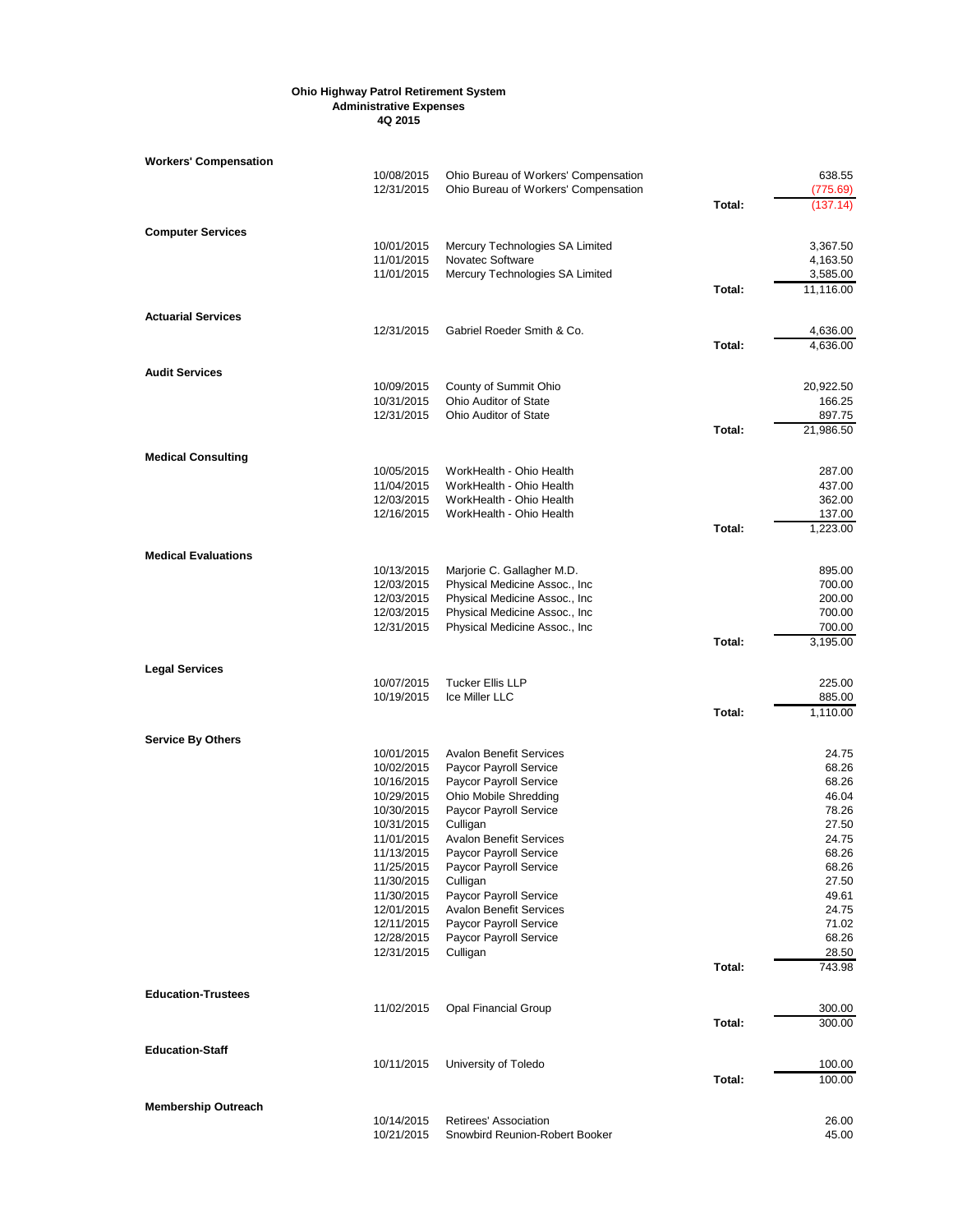**4Q 2015**

|                                           | 11/10/2015 | Mark Atkeson                          |        | 11.50     |
|-------------------------------------------|------------|---------------------------------------|--------|-----------|
|                                           | 11/30/2015 | Mark Atkeson                          |        | 119.60    |
|                                           | 12/16/2015 | Snowbird Reunion-Robert Booker        |        | 28.00     |
|                                           | 12/16/2015 | Snowbird Reunion-Robert Booker        |        | 48.00     |
|                                           | 12/31/2015 | Mark Atkeson                          |        | 29.16     |
|                                           |            |                                       | Total: | 307.26    |
|                                           |            |                                       |        |           |
| <b>Printing</b>                           |            |                                       |        |           |
|                                           | 11/25/2015 | Pensions & Invest/Crain Comm. Inc.    |        | 1,496.00  |
|                                           | 12/20/2015 | Ricoh                                 |        | 362.40    |
|                                           |            |                                       | Total: | 1,858.40  |
| <b>Postage and Supplies</b>               |            |                                       |        |           |
|                                           | 10/01/2015 | Pitney Bowes Inc                      |        | 146.79    |
|                                           | 12/03/2015 | Pitney Bowes Inc                      |        | 105.00    |
|                                           | 12/15/2015 | Pitney Bowes Inc                      |        | 500.00    |
|                                           | 02/26/2015 | <b>United Parcel Service</b>          |        | 24.46     |
|                                           |            |                                       | Total: | 776.25    |
| <b>Telecommunications Services</b>        |            |                                       |        |           |
|                                           | 10/01/2015 | <b>Time Warner Cable</b>              |        | 1,126.32  |
|                                           | 12/01/2015 | <b>Time Warner Cable</b>              |        | 894.64    |
|                                           |            |                                       | Total: | 2,020.96  |
| <b>Computer Services - Offsite Server</b> |            |                                       |        |           |
|                                           | 10/21/2015 |                                       |        | 300.00    |
|                                           | 12/01/2015 |                                       |        | 300.00    |
|                                           | 12/23/2015 |                                       |        | 300.00    |
|                                           |            |                                       | Total: | 900.00    |
|                                           |            |                                       |        |           |
| <b>Rent Expense</b>                       | 11/01/2015 | <b>Triangle Commercial Properties</b> |        | 9,461.84  |
|                                           | 12/01/2015 | <b>Triangle Commercial Properties</b> |        | 9,461.84  |
|                                           | 12/23/2015 | <b>Triangle Commercial Properties</b> |        | 9,680.95  |
|                                           |            |                                       | Total: | 28,604.63 |
|                                           |            |                                       |        |           |
| Insurance                                 |            |                                       |        |           |
|                                           | 10/06/2015 | ARC Excess & Surplus LLC              |        | 30,061.00 |
|                                           |            |                                       | Total: | 30,061.00 |
| <b>Office Supplies</b>                    |            |                                       |        |           |
|                                           | 10/08/2015 | Office City                           |        | 79.26     |
|                                           | 10/11/2015 | Software Plaza                        |        | 220.00    |
|                                           | 10/16/2015 | <b>Traxler Custom Printing</b>        |        | 440.00    |
|                                           | 10/29/2015 | Office City                           |        | 103.77    |
|                                           |            |                                       | Total: | 843.03    |
| <b>Ohio Retirement Study Council</b>      |            |                                       |        |           |
|                                           | 10/08/2015 | <b>ORSC</b>                           |        | 561.23    |
|                                           | 12/31/2015 | <b>STRS</b>                           |        | 15.07     |
|                                           |            |                                       | Total: | 576.30    |
|                                           |            |                                       |        |           |
| <b>Office Equipment Expense</b>           | 10/02/2015 | <b>Micro Center</b>                   |        | 29.99     |
|                                           | 10/07/2015 | Micro Center                          |        | 39.99     |
|                                           | 10/29/2015 | Micro Center                          |        | 219.99    |
|                                           | 12/09/2015 | Micro Center                          |        | 54.99     |
|                                           |            |                                       | Total: | 344.96    |
|                                           |            |                                       |        |           |
| <b>Travel-Board Meetings</b>              | 10/15/2015 | Darryl Anderson                       |        | 172.50    |
|                                           | 10/15/2015 | JP Allen                              |        | 83.03     |
|                                           | 10/15/2015 | Joseph Thomas                         |        | 151.81    |
|                                           | 10/15/2015 | Kenneth C. Boyer                      |        | 107.53    |
|                                           | 11/05/2015 | Darryl Anderson                       |        | 86.25     |
|                                           | 11/18/2015 | JP Allen                              |        | 83.03     |
|                                           | 12/07/2015 | Darryl Anderson                       |        | 86.25     |
|                                           | 12/17/2015 | Joseph Thomas                         |        | 151.80    |
|                                           | 12/17/2015 | Kenneth C. Boyer                      |        | 107.53    |
|                                           | 12/17/2015 | Darryl Anderson                       |        | 172.50    |
|                                           |            |                                       | Total: | 1,202.23  |
|                                           |            |                                       |        |           |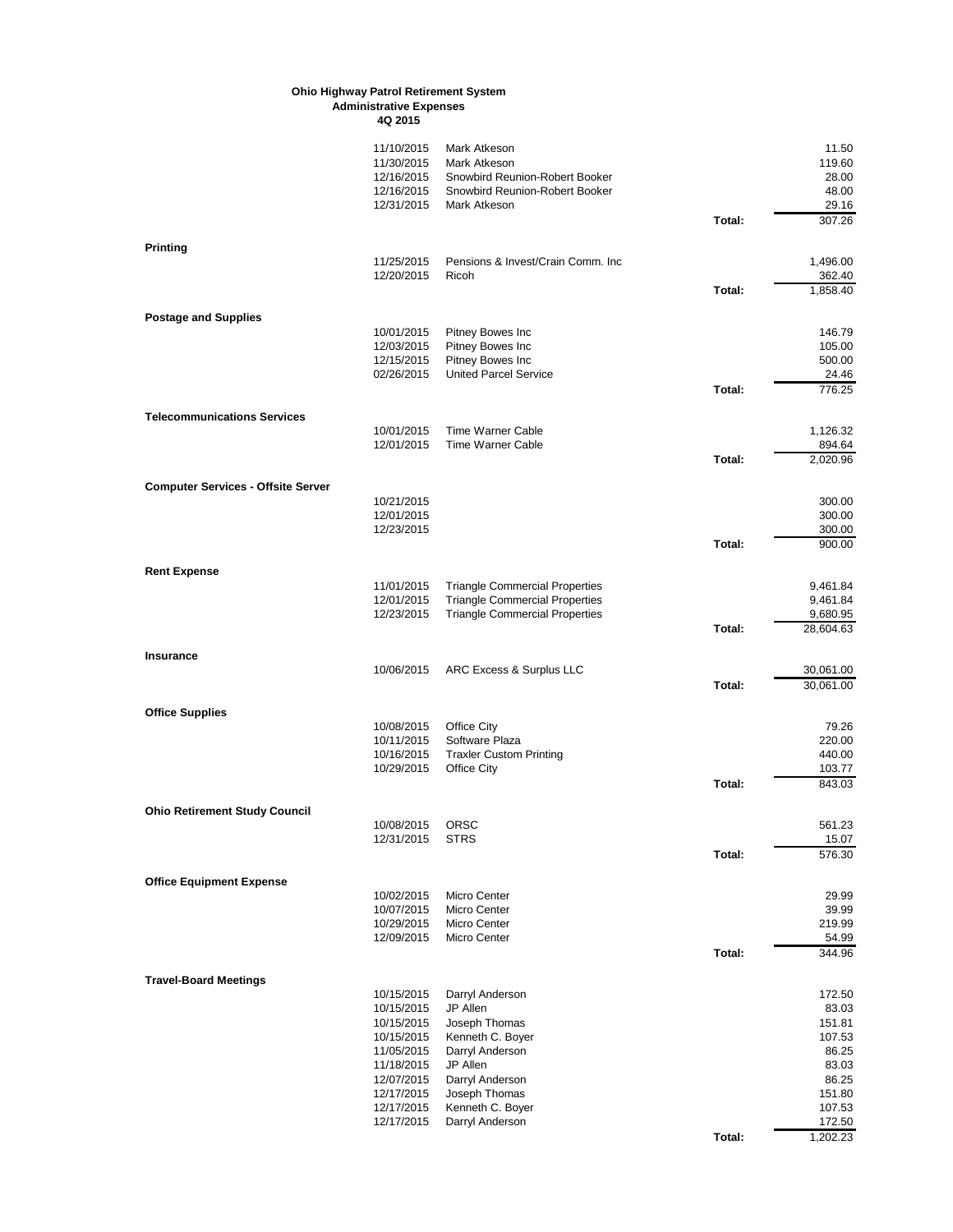| <b>Board Meetings</b>                    |            |                                                  |        |          |
|------------------------------------------|------------|--------------------------------------------------|--------|----------|
|                                          | 10/13/2015 | Kroger                                           |        | 38.60    |
|                                          | 10/14/2015 | Tim Horton's                                     |        | 15.99    |
|                                          | 10/15/2015 | <b>Krispy Kreme</b>                              |        | 9.99     |
|                                          | 10/15/2015 | Panera Bread                                     |        | 203.88   |
|                                          | 10/19/2015 | <b>Cambria Suites</b>                            |        | 119.36   |
|                                          |            |                                                  | Total: | 387.82   |
|                                          |            |                                                  |        |          |
| <b>Miscellaneous</b>                     |            |                                                  |        |          |
|                                          | 10/11/2015 | <b>Survey Monkey</b>                             |        | 300.00   |
|                                          |            |                                                  |        | 300.00   |
|                                          |            |                                                  |        |          |
| <b>Bank Fees-Commercial</b>              |            |                                                  |        |          |
|                                          | 10/30/2015 | PNC Bank                                         |        | 138.47   |
|                                          | 11/30/2015 | PNC Bank                                         |        | 198.42   |
|                                          | 12/31/2015 | <b>PNC Bank</b>                                  |        | 280.92   |
|                                          |            |                                                  | Total: | 617.81   |
|                                          |            |                                                  |        |          |
| <b>Travel-Education-Trustees</b>         |            |                                                  |        |          |
|                                          | 10/11/2015 | <b>Southwest Airlines</b>                        |        | 367.50   |
|                                          | 10/21/2015 | Carl Roark                                       |        | 1,183.43 |
|                                          | 10/27/2015 | <b>Southwest Airlines</b>                        |        | 413.96   |
|                                          | 10/28/2015 | Darryl Anderson                                  |        | 1,788.61 |
|                                          | 10/29/2015 | <b>Opal Financial Group</b>                      |        | 997.14   |
|                                          | 11/10/2015 | Ohio Institutional Investor Forum                |        | 602.41   |
|                                          | 12/11/2015 | <b>Cory Davies</b>                               |        | 147.74   |
|                                          | 12/17/2015 | Carl Roark                                       |        | 119.36   |
|                                          |            |                                                  | Total: | 5,620.15 |
|                                          |            |                                                  |        |          |
| <b>Travel-Education-Staff</b>            |            |                                                  |        |          |
|                                          | 10/15/2015 | <b>Westin Cleveland</b>                          |        | 194.56   |
|                                          | 10/16/2015 | <b>Southwest Airlines</b>                        |        | 318.00   |
|                                          | 10/24/2015 | Subway                                           |        | 11.18    |
|                                          |            |                                                  |        | 10.35    |
|                                          | 10/24/2015 | McDonald's                                       |        |          |
|                                          | 10/25/2015 | Denny's                                          |        | 12.00    |
|                                          | 10/25/2015 | Aramark Food & Beverage                          |        | 24.50    |
|                                          | 10/26/2015 | <b>Michael Press</b>                             |        | 105.30   |
|                                          | 10/26/2015 | Haus of Pizza                                    |        | 20.00    |
|                                          | 10/26/2015 | <b>USA Gasoline</b>                              |        | 30.20    |
|                                          | 10/27/2015 | <b>Red Lobster</b>                               |        | 30.94    |
|                                          | 10/28/2015 | Panda Express                                    |        | 13.13    |
|                                          | 10/28/2015 | <b>Westin Mission Hills</b>                      |        | 877.80   |
|                                          | 10/29/2015 | Texaco                                           |        | 28.90    |
|                                          | 10/30/2015 | <b>Hyatt Regency Mission Bay</b>                 |        | 994.25   |
|                                          | 11/10/2015 | Ohio Institutional Investor Forum                |        | 200.80   |
|                                          | 11/30/2015 | Mark Atkeson                                     |        | 268.97   |
|                                          | 11/30/2015 | Dennis Smith                                     |        | 269.01   |
|                                          |            |                                                  | Total: | 3.409.89 |
|                                          |            |                                                  |        |          |
| Travel-Other                             |            |                                                  |        |          |
|                                          | 10/21/2015 | <b>Columbus Commons Parking Garage</b>           |        | 3.00     |
|                                          | 10/26/2015 | <b>Michael Press</b>                             |        | 34.50    |
|                                          | 11/05/2015 | <b>Statehouse Parking Garage</b>                 |        | 5.00     |
|                                          | 11/10/2015 | Mark Atkeson                                     |        | 152.95   |
|                                          | 11/10/2015 | Mark Atkeson                                     |        | 132.25   |
|                                          | 11/30/2015 | Dennis Smith                                     |        | 25.83    |
|                                          | 11/30/2015 | Mark Atkeson                                     |        | 105.80   |
|                                          | 12/31/2015 | Mark Atkeson                                     |        | 64.80    |
|                                          |            |                                                  | Total: | 524.13   |
|                                          |            |                                                  |        |          |
| <b>Dues &amp; Subscriptions-Trustees</b> |            |                                                  |        |          |
|                                          | 10/01/2015 | <b>USA Today</b>                                 |        | 19.95    |
|                                          | 11/02/2015 | <b>USA Today</b>                                 |        | 25.00    |
|                                          | 12/02/2015 | <b>USA Today</b>                                 |        | 50.00    |
|                                          |            |                                                  | Total: | 94.95    |
|                                          |            |                                                  |        |          |
| <b>Dues &amp; Subscriptions-Staff</b>    |            |                                                  |        |          |
|                                          | 10/11/2015 | <b>Wall Street Journal</b>                       |        | 57.98    |
|                                          | 10/13/2015 | National Association of Public Pension Attorneys |        | 450.00   |
|                                          | 11/10/2015 | Koried LLC                                       |        | 395.00   |